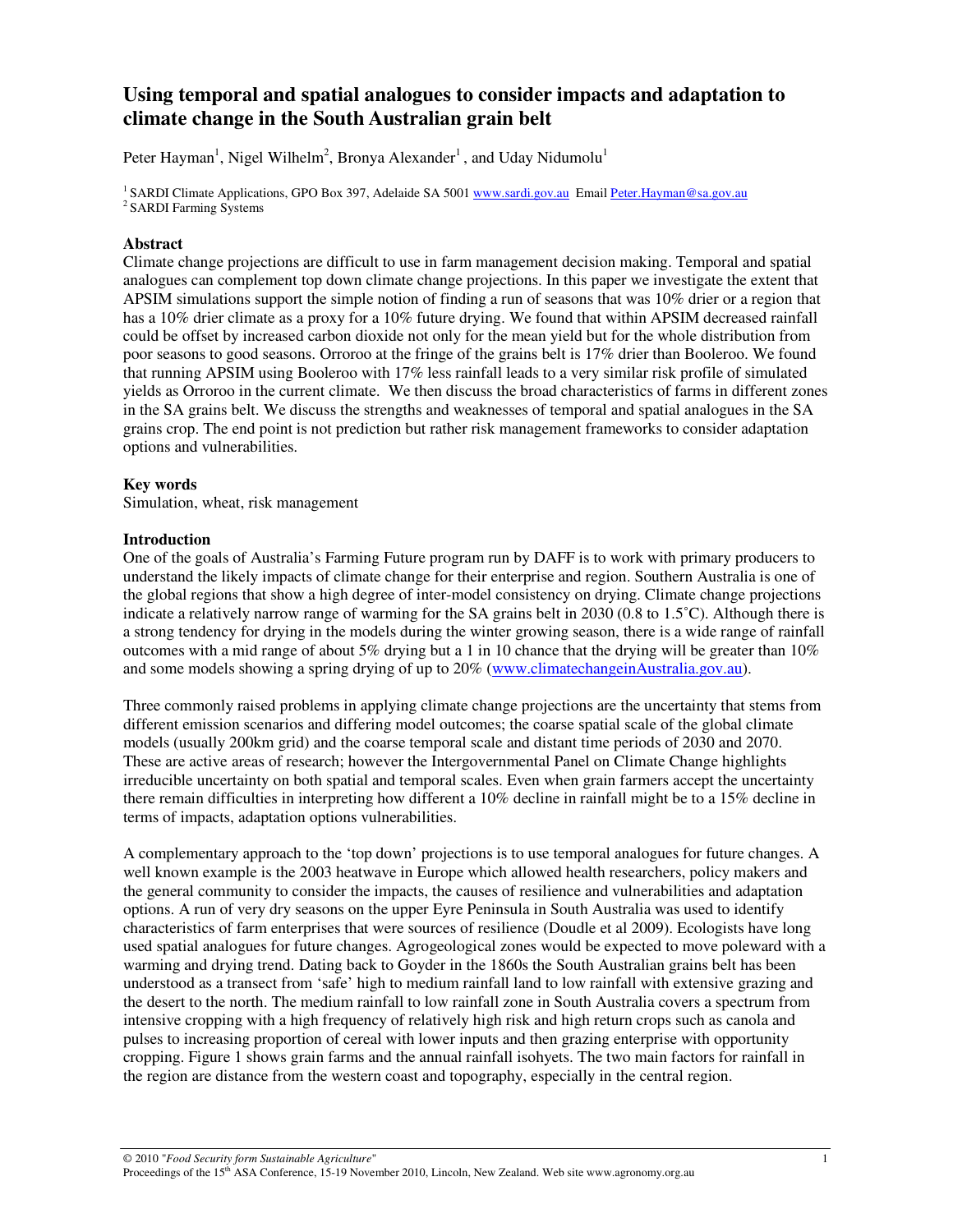

**Figure 1. Annual rainfall isohyets for SA grains belt. Grain farms shown with grey shading.** 

## **Methods**

For both temporal and spatial analogues the challenge is to provide meaningful climate data and analysis. APSIM simulations along transects can be used to combine climate with soils data and management options. In addition to mean wheat yields, APSIM simulations can present a probability distribution which contributes to discussions on risk. Climate data for the simulations came from the SILO database (http://www.nrw.qld.gov.au/silo/) and software within APSIM was used to simulate climate change. Higher carbon dioxide levels are simulated by modifying the transpiration and radiation use efficiency and the historical climate record is perturbed with a rainfall (% change) or temperature factor (degree change). This is consistent with the approach used by Crimp et al 2007. APSIM version 7.1 was used with the same soil in all simulations (available moisture holding capacity of 80mm). A medium maturity wheat cultivar was sown on May 20 each year with soil water reset on May 18. Days to flower were about 140 days and nutrition was non-limiting except in very wet years.

To support discussion between farmers, researchers and policy makers on spatial analogues it is useful to have a framework for summarising some of the key differences. The South Australian grains belt is divided into three broad north-south transects; the Eyre Peninsula, the Northern and Yorke region and the eastern section of the state from the lower South East to the Murray Mallee bound in the north by the Murray river. All these regions run from high rainfall in the south to low rainfall in the north and can be discussed in latitudinal bands of low, medium and high rainfall. The data for this framework came from discussion with farmers and key advisers and should be considered preliminary data. The growing cost data came from the PIRSA gross margin handbook.

## **Results and Discussion**

## *APSIM simulations*

While it is relatively simple to find a spatial or temporal analogue that is 10% drier, there is no analogue in time or space that has higher carbon dioxide levels. Given uncertainty in the level of drying and uncertainty in future levels of carbon dioxide and how these will change transpiration and radiation use efficiency, a convenient simplification would be to consider the trade-off between drying on one hand and carbon dioxide on the other. As shown by Crimp et al 2007, this offset is evident in simulated mean wheat yields. We were not aware of this being shown for the 100 point distribution of yields from poorest to best seasons. Figure 2 shows using Orroroo climate (in upper north of grains belt see Figure 1) that a 10% drying can be off-set by an increase in carbon dioxide across the distribution. The panel on the left shows that this is a reasonably tight relationship on a year by year comparison (in the case of 480ppm,  $R^2$ =0.99, root mean square error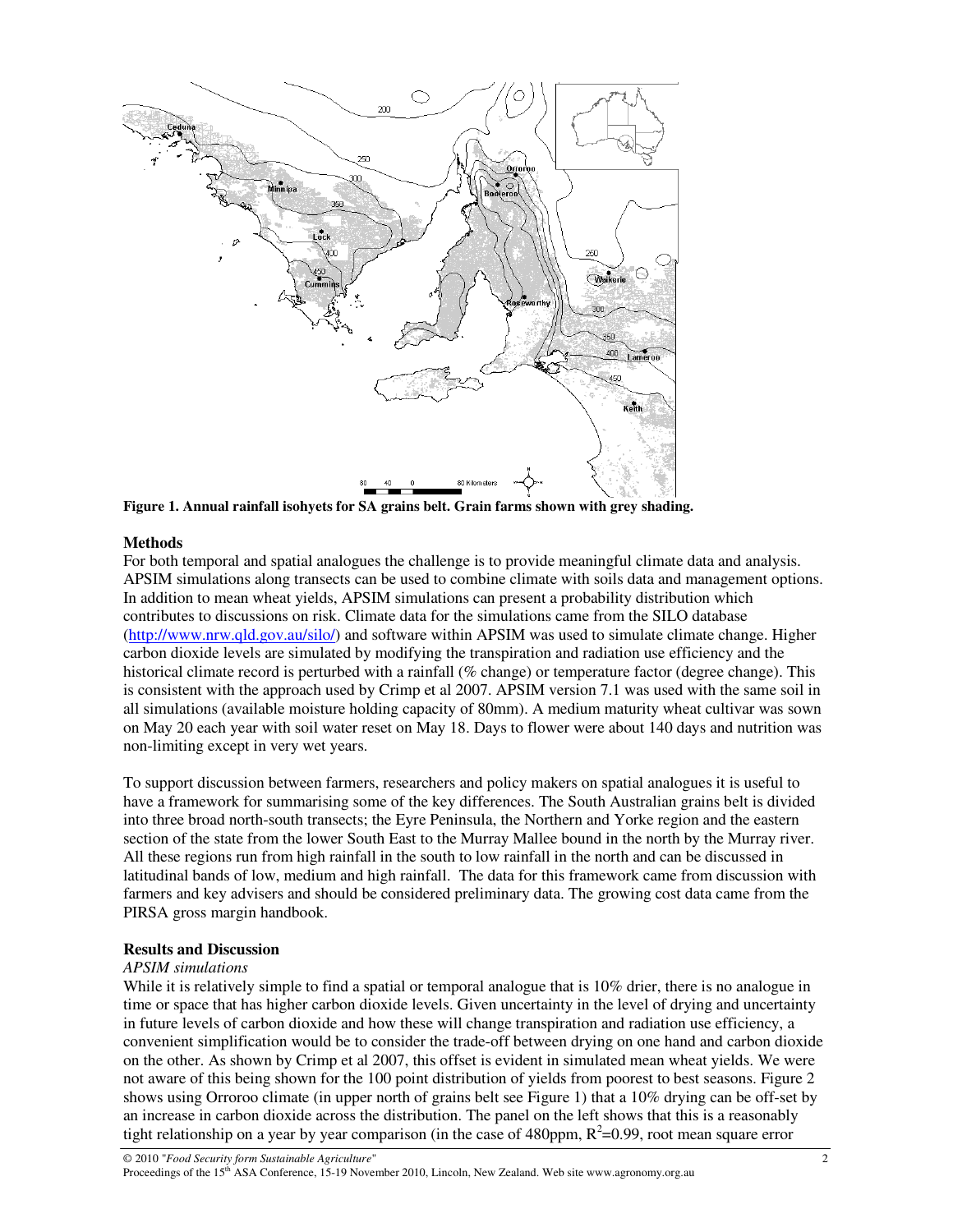(RMSE) 0.19t/ha). To assess future risk profiles a percentile point against percentile point comparison is more instructive than a year by year comparison. As shown in the panel on the right side of Figure 2, the percentile by percentile comparison is a closer fit (RMSE 0.07t/ha).



**Figure 2: APSIM simulated wheat yields for Orroroo comparing current climate (1900-2009) with a future climate that is 10% drier and CO2 concentrations of 430 ppm (triangles) and 480 ppm (open circles). The left hand panel is year by year comparisons, the right hand panel shows percentile point comparison.** 

It is important to note that this analysis had a fixed sowing time, so the emphasis is on water used for crop growth. Under a drier climate there will be less sowing opportunities and there is no carbon dioxide benefit that will off-set the sowing opportunities. Figure 2 shows the relatively small difference between 430 and 480ppm of carbon dioxide. It must also be remembered that this is a simulation analysis and there are many complexities and unknown factors in the response of crops to carbon dioxide fertilisation (Gifford 2004). Nevertheless APSIM is the currently available tool and widely used to investigate questions of carbon dioxide fertilisation (Crimp et al 2008).

Booleroo is about 30km South West from Orroroo. Orroroo gets about 17% less in-crop rainfall than Booleroo. A reasonable question is whether Orroroo is a spatial analogue for Booleroo at 17% less rainfall (or some combination of rainfall reduction and carbon dioxide fertilisation).

Figure 3 shows that on a year by year comparison there is a noisy relationship ( $R^2$ =0.76 RMSE 0.45 t/ha) but when this is expressed as a percentile by percentile comparison (shown on the left panel) the relationship is much tighter ( $\overline{R}^2$ =0.99 RMSE 0.12 t/ha). This suggests that using APSIM as an analytical tool for spatial analogues for drying is valid at least within relatively close sites and modest amounts of drying.



**Figure 3: APSIM simulated wheat yields comparing Orroroo climate (1900-2009) to Booleroo climate (1900- 2009) with rainfall reduced by 17%. The left hand panel is year by year comparisons, the right hand panel shows percentile point comparison.** 

## *Framework comparing regions*

Table 1 provides a summary of the characteristics of farming systems in rainfall zones on the Eyre Peninsula. Similar summary tables for the Northern and Yorke region and these allow comparison across rainfall zones. In the Northern and Yorke region land values in the medium and higher rainfall zones are higher due to soil types and proximity to a capital city. In the run of recent poor seasons farmers in the low rainfall regions of